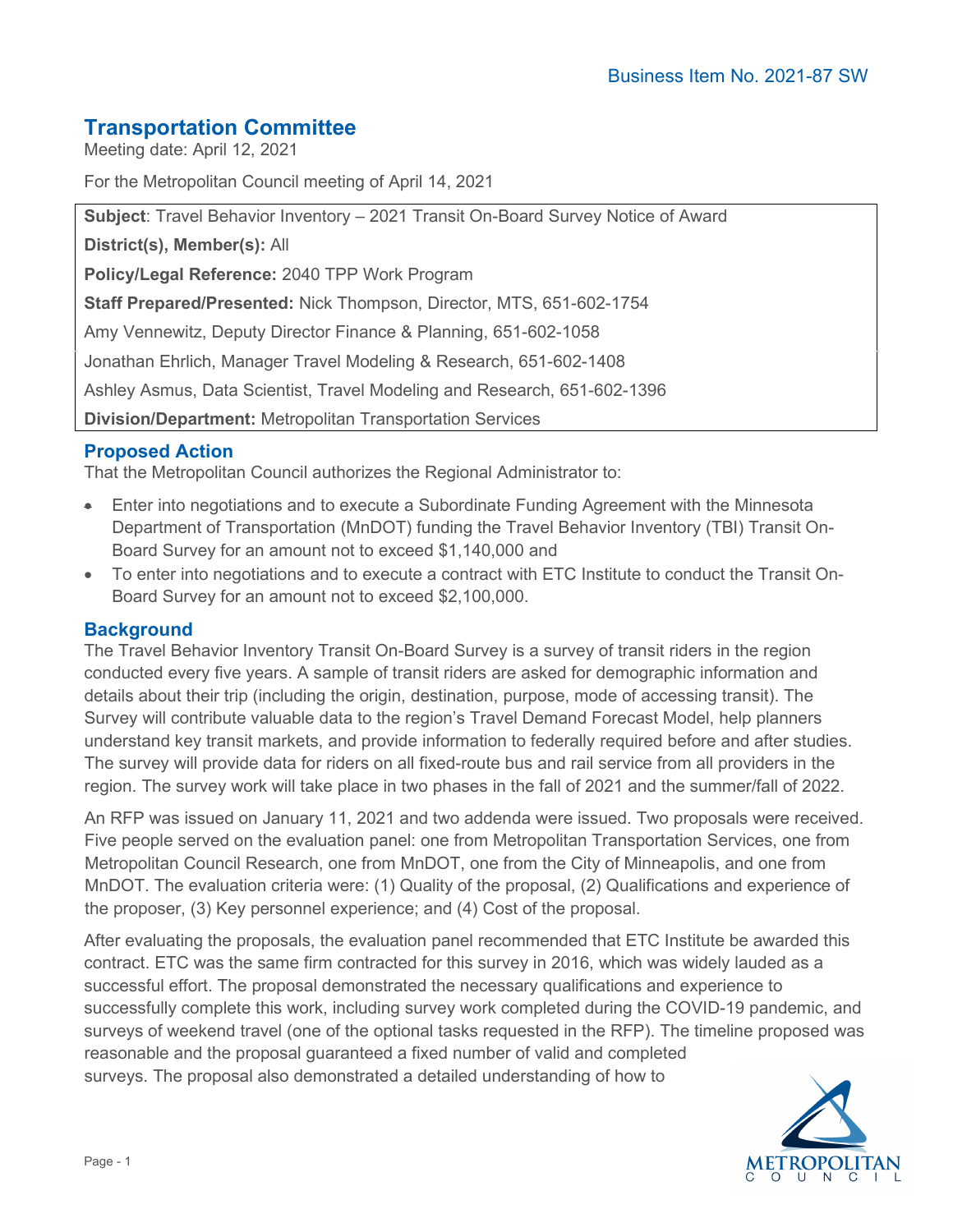control biases. The evaluation panel reached consensus that the proposal submitted by ETC Institute represents the best value to the Council.

### **Rationale**

The TBI Transit On-Board Survey provides data for use by the Council and its regional stakeholders for improving the region's travel forecast models and providing information on how, where, and why people travel in the region and tracking how it changes over time. The 2016 Transit On-Board Survey, also conducted by ETC, was very successful in its sampling goals. The survey provided the data necessary to assist with regional travel modeling, transit planning and transit market research, while also satisfying requirements for Federal Transit Administration Capital Investment Grants program funding and evaluation.

Because the 2016 survey was successful, few updates were made to the core of requested services when updating the 2021 RFP. The 2021 RFP was, however, expanded to respond to both COVID-19 and to changing data needs of stakeholders at Metro Transit and planners at Metropolitan Council. These changes include:

- **An expanded "pilot test" of the survey.** To determine effects of COVID-19 on ridership, and to be able to describe the demographic characteristics and travel behavior of the "core" of pandemic ridership, the RFP requested that surveyors collect data as soon as possible. To accomplish this sampling while controlling costs, the RFP suggested that the surveyor expand what would normally be a small "pilot test" of the survey to encompass ten or more of the highest-ridership routes in the metro area. ETC had experience in conducting surveys during the COVID-19 Pandemic while respecting transit operator regulations and considering the safety of passengers, positioning it well to do this kind of work. This expanded pilot test survey is planned to take place in Fall of 2021.
- **Sampling on weekends (Fridays, Saturdays and Sundays).** COVID-19 led to a dramatic decrease in peak-hour (9AM-5PM) weekday commute travel, while midday, weekend and afternoon travel was less affected. This trend has heightened interest in ways that transit can better support those who are traveling beyond "peak" commute hours, and to accommodate a greater variety of trip types. These trip types include off-peak commute trips, social and recreational trips, shopping trips, and errands. Weekend travel is not usually considered in On-Board surveys and was not sampled in the 2016 On-Board Survey. A better understanding of weekend travel will help transportation planners create transit service that is equitable, flexible and robust to future disruptions.

#### **Thrive Lens Analysis**

An understanding of how the transit system can better serve all residents will support the Council's agenda to advance equity, increase access to more sustainable modes of travel, and practice good stewardship of our transit system.

#### **Funding**

Funding for the Transit On-board Survey is available through the existing Travel Behavior Inventory program, which includes federal funding of \$1,140,000 and a Metropolitan Council contribution of \$960,000. The source of the Metropolitan Council contribution is MVST.

More about federal funds: Federal funds for the Travel Behavior Inventory program are administered by MnDOT, under a master agreement (16I073) between MnDOT and the Metropolitan Council. The master agreement covers all elements of the TBI and outlines the method to transfer funds from MnDOT to the Council and the conditions and obligations that must be followed. The master agreement